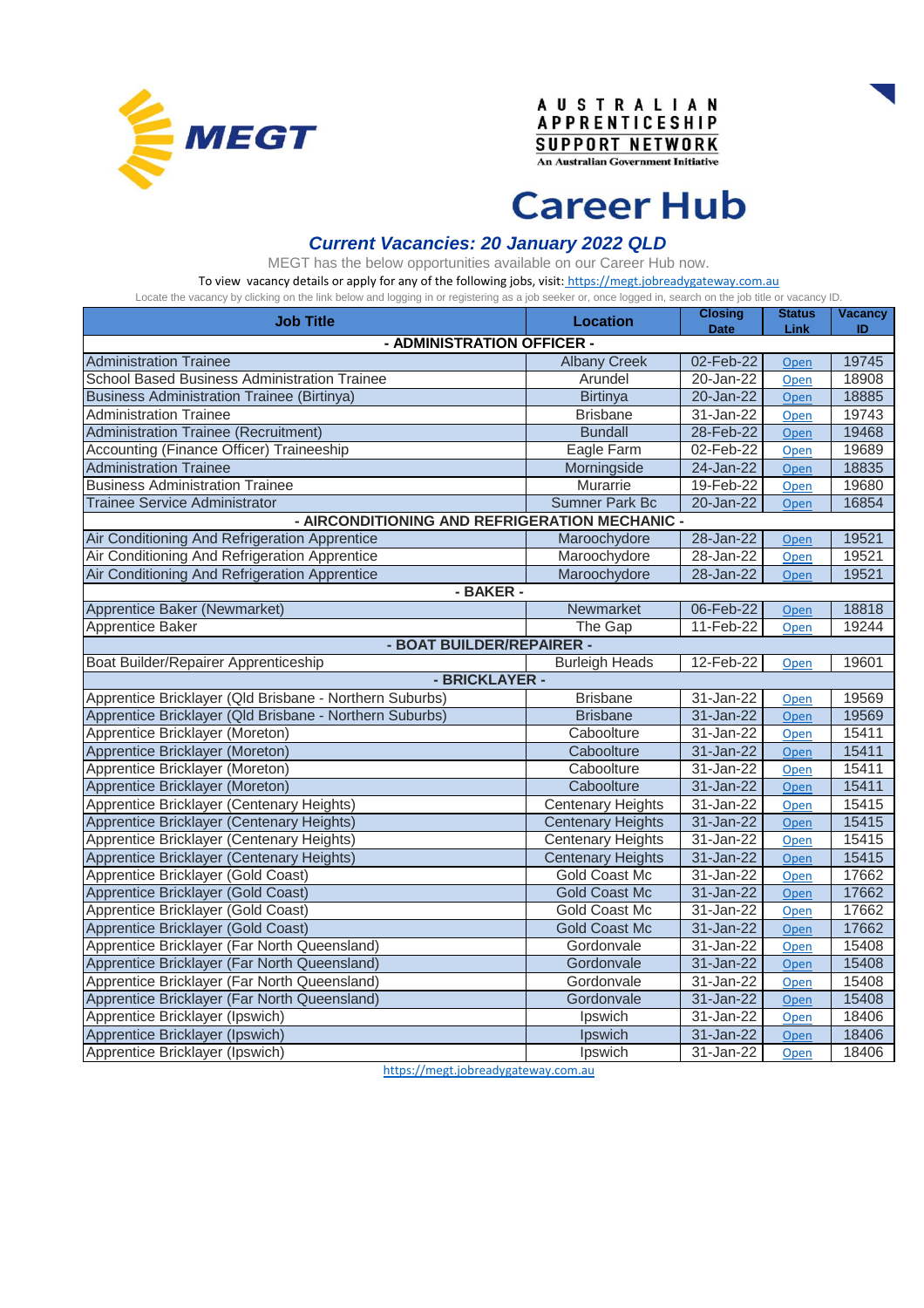#### *Current Vacancies: 20 January 2022 QLD*

To view vacancy details or apply for any of the following jobs, visit: <u>https://megt.jobreadygateway.com.au</u>

| Locate the vacancy by clicking on the link below or search on the job title or vacancy ID |                                     | <b>Closing</b>        | <b>Status</b> | <b>Vacancy</b> |  |  |
|-------------------------------------------------------------------------------------------|-------------------------------------|-----------------------|---------------|----------------|--|--|
| <b>Job Title</b>                                                                          | <b>Location</b>                     | <b>Date</b>           | Link          | <b>ID</b>      |  |  |
|                                                                                           | - BRICKLAYER -                      |                       |               |                |  |  |
| Apprentice Bricklayer (Ipswich)                                                           | Ipswich                             | 31-Jan-22             | Open          | 18406          |  |  |
| Apprentice Bricklayer (Logan)                                                             | Logan Central                       | 31-Jan-22             | Open          | 15410          |  |  |
| Apprentice Bricklayer (Logan)                                                             | Logan Central                       | 31-Jan-22             | Open          | 15410          |  |  |
| Apprentice Bricklaver (I ogan)                                                            | Logan Central                       | $31 -$ Jan-22         | Onen          | 15410          |  |  |
| Appre                                                                                     |                                     |                       |               |                |  |  |
| Appre                                                                                     | USTRALIAN                           |                       |               |                |  |  |
| Appre                                                                                     |                                     | <b>APPRENTICESHIP</b> |               |                |  |  |
| <b>MEGT</b><br>Appre                                                                      |                                     |                       |               |                |  |  |
| Appre                                                                                     | SUPPORT NETWORK                     |                       |               |                |  |  |
|                                                                                           | An Australian Government Initiative |                       |               |                |  |  |
| Appre                                                                                     |                                     |                       |               |                |  |  |
| Appre                                                                                     |                                     |                       |               |                |  |  |
|                                                                                           | <b>Career Hub</b>                   |                       |               |                |  |  |
| Cabin                                                                                     |                                     |                       |               |                |  |  |
|                                                                                           |                                     |                       |               |                |  |  |
| 3rd Or 4Th Year Carpentry Apprentice                                                      | Ashgrove                            | 09-Feb-22             | Open          | 19786          |  |  |
| 2nd, 3rd Or 4Th Year Carpentry Apprentice                                                 | <b>Bohle</b>                        | 20-Jan-22             | Open          | 18215          |  |  |
| Apprentice Carpenter (Brisbane North, Qld)                                                | <b>Brisbane</b>                     | 31-Jan-22             | Open          | 19564          |  |  |
| Apprentice Carpenter (Brisbane North, Qld)                                                | <b>Brisbane</b>                     | 31-Jan-22             | Open          | 19564          |  |  |
| Apprentice Carpenter (Brisbane, Qld)                                                      | <b>Brisbane</b>                     | 31-Jan-22             | <u>Open</u>   | 19567          |  |  |
| Apprentice Carpenter (Brisbane, Qld)                                                      | <b>Brisbane</b>                     | 31-Jan-22             | Open          | 19567          |  |  |
| <b>Carpentry Apprentice</b>                                                               | Moffat Beach                        | 16-Feb-22             | Open          | 19684          |  |  |
| <b>Carpentry Apprentice</b>                                                               | Palmview                            | 21-Feb-22             | Open          | 19750          |  |  |
| Apprentice Carpenter (Sunshine Coast, Qld)                                                | Sunshine Coast Mc                   | 31-Jan-22             | Open          | 19565          |  |  |
| Apprentice Carpenter (Sunshine Coast, Qld)                                                | <b>Sunshine Coast Mc</b>            | 31-Jan-22             | Open          | 19565          |  |  |
| 2nd Or 3rd Year Carpentry Apprentice                                                      | Toowong                             | 27-Jan-22             | Open          | 19661          |  |  |
| 2nd, 3rd Or 4Th Year Apprentice Carpenter                                                 | <b>Upper Coomera</b>                | 31-Jan-22             | Open          | 19376          |  |  |
|                                                                                           | - CONCRETER -                       |                       |               |                |  |  |
| Landscape Construction Apprenticeship                                                     | Dayboro                             | 14-Feb-22             | Open          | 19639          |  |  |
|                                                                                           | $-COOK -$                           |                       |               |                |  |  |
| <b>Apprentice Chef</b>                                                                    | <b>Brisbane</b>                     | 07-Feb-22             | Open          | 17465          |  |  |
| <b>Apprentice Cook</b>                                                                    | <b>Brisbane</b>                     | 31-Jan-22             | Open          | 19723          |  |  |
| <b>Apprentice Cook</b>                                                                    | <b>Cairns City</b>                  | 07-Feb-22             | Open          | 18859          |  |  |
| <b>Apprentice Cook</b>                                                                    | Kenmore                             | 11-Feb-22             | Open          | 18209          |  |  |
|                                                                                           | - DENTAL ASSISTANT -                |                       |               |                |  |  |
| Dental & Sterilisation Assistant Trainee                                                  | <b>Ashmore City</b>                 | 31-Jan-22             | Open          | 19398          |  |  |
| <b>Dental Assistant Trainee</b>                                                           | Moorooka                            | 27-Jan-22             | Open          | 19658          |  |  |
| <b>Dental Receptionist Trainee</b>                                                        | Moorooka                            | 31-Jan-22             | Open          | 19656          |  |  |
|                                                                                           | - DIESEL MOTOR MECHANIC -           |                       |               |                |  |  |
| Apprentice Diesel Mechanic                                                                | <b>Bundaberg</b>                    | 03-Feb-22             | Open          | 19092          |  |  |
|                                                                                           | - ELECTRICIAN -                     |                       |               |                |  |  |
| 1st Year Electrical Apprentice                                                            | <b>Redland Bay</b>                  | 29-Jan-22             | Open          | 19447          |  |  |
| <b>1st Year Electrical Apprentices</b>                                                    | Rocklea                             | $28$ -Feb-22          | Open          | 19097          |  |  |
| https://megt.jobreadygateway.com.au                                                       |                                     |                       |               |                |  |  |

*Current Vacancies: 20 January 2022 QLD* [To view vacancy details or apply for any of the following jobs, visit: h](https://megt.jobreadygateway.com.au/)ttps://megt.jobreadygateway.com.au

| Locate the vacancy by clicking on the link below or search on the job title or vacancy ID. |                  |                |               |         |  |
|--------------------------------------------------------------------------------------------|------------------|----------------|---------------|---------|--|
| <b>Job Title</b>                                                                           | Location         | <b>Closing</b> | <b>Status</b> | Vacancy |  |
|                                                                                            |                  | <b>Date</b>    | Link          | ID.     |  |
| - ELECTRONIC EQUIPMENT TRADES WORKER -                                                     |                  |                |               |         |  |
| Security Technician Apprentice                                                             | Park Ridge South | 20-Jan-22      | Open          | 18743   |  |
| - FABRICATOR OR WELDER -                                                                   |                  |                |               |         |  |
| Apprentice Plastics Fabricator                                                             | Pinkenba         | 21-Feb-22      | Open          | 17682   |  |
| - FITTER -                                                                                 |                  |                |               |         |  |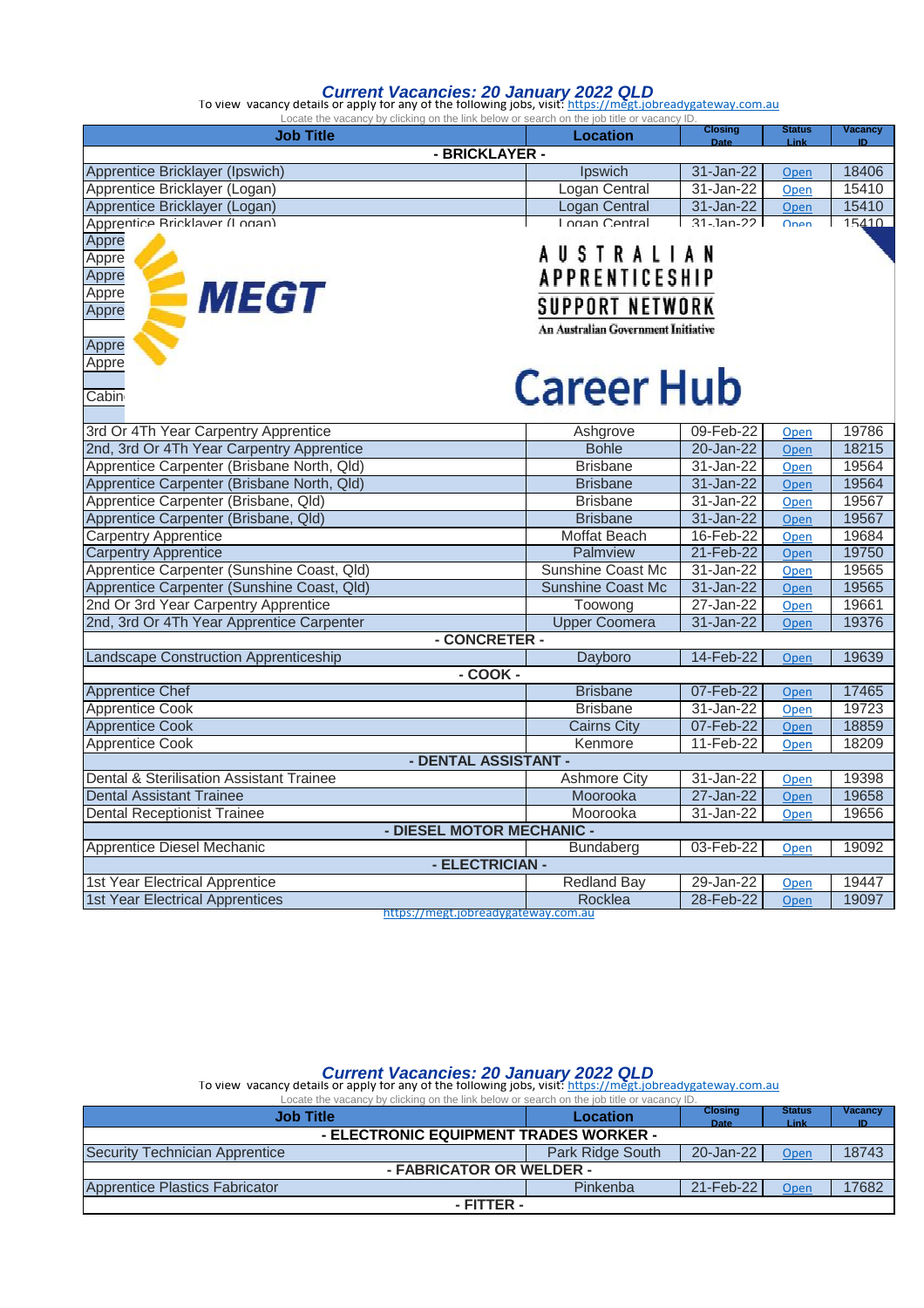| 2nd Or 3rd Year Fitter And Turner Apprenticeship                  | <b>Brendale</b>                            | 17-Feb-22   | Open         | 19280 |  |  |
|-------------------------------------------------------------------|--------------------------------------------|-------------|--------------|-------|--|--|
| - FLOOR FINISHER AND COVERER -                                    |                                            |             |              |       |  |  |
| <b>Flooring Technology Apprentice</b>                             | <b>Bundamba</b>                            | 01-Feb-22   | Open         | 19610 |  |  |
| - GLAZIER -                                                       |                                            |             |              |       |  |  |
| <b>Glass And Glazing Apprentice (Mackay)</b>                      | Alexandra                                  | 13-Feb-22   | Open         | 19029 |  |  |
| Glass And Glazing Apprentice (Aspley)                             | Aspley                                     | 13-Feb-22   | Open         | 19059 |  |  |
| <b>Glazier Apprentice</b>                                         | <b>Brisbane</b>                            | 25-Jan-22   | Open         | 19209 |  |  |
| Glass And Glazing Apprentice (Cairns)                             | Cairns                                     | 13-Feb-22   | Open         | 19062 |  |  |
| <b>Glass And Glazing Apprentice (Ipswich)</b>                     | Ipswich                                    | 13-Feb-22   | Open         | 19049 |  |  |
| Glass And Glazing Apprentice (Queensland)                         | Luscombe                                   | 13-Feb-22   | Open         | 19036 |  |  |
| <b>Glass And Glazing Apprentice (Northgate)</b>                   | Northgate                                  | 13-Feb-22   | Open         | 19052 |  |  |
| - HAIRDRESSER OR BARBER -                                         |                                            |             |              |       |  |  |
| <b>Hairdressing Apprentice</b>                                    | <b>West End</b>                            | 21-Feb-22   | Open         | 18335 |  |  |
| - HOSPITALITY WORKERS -                                           |                                            |             |              |       |  |  |
| School Based Hospitality Traineeship (Hendra)                     | Hendra                                     | 05-Feb-22   | Open         | 16434 |  |  |
| Hospitality Trainee                                               | Noosaville                                 | $11-Feh-22$ | <b>Onen</b>  | 19356 |  |  |
| Schoc<br><b>AUSTRALIAN</b><br>Schoc                               |                                            |             |              |       |  |  |
| <b>APPRENTICESHIP</b><br>Schoc<br><b>MEGT</b>                     |                                            |             |              |       |  |  |
|                                                                   | <b>SUPPORT NETWORK</b>                     |             |              |       |  |  |
| 1st Ye                                                            |                                            |             |              |       |  |  |
| Lands                                                             | <b>An Australian Government Initiative</b> |             |              |       |  |  |
| Lands                                                             |                                            |             |              |       |  |  |
| Appre                                                             |                                            |             |              |       |  |  |
| <b>Engin</b>                                                      | <b>Career Hub</b>                          |             |              |       |  |  |
|                                                                   |                                            | 11-Feb-22   |              | 19174 |  |  |
| 3rd Or 4Th Year Light Vehicle Mechanic Apprentice                 | Ashgrove                                   | 08-Feb-22   | Open<br>Open | 18244 |  |  |
| 2nd Or 3rd Year Apprentice Motor Mechanic                         | Maroochydore                               | 08-Feb-22   | Open         | 18245 |  |  |
| 1st Year Apprentice Motor Mechanic                                | Maroochydore                               |             |              |       |  |  |
| Apprentice Motor Mechanic<br>- PAINTING TRADES WORKER -           | Moffat Beach                               | 14-Feb-22   | Open         | 19659 |  |  |
| <b>Apprentice Painter</b>                                         | <b>Bald Hills</b>                          | 28-Feb-22   | Open         | 19702 |  |  |
| Apprentice Painter (Brisbane, Qld)                                | <b>Brisbane</b>                            | 31-Jan-22   | Open         | 19563 |  |  |
| Apprentice Painter (Brisbane, Qld)                                | <b>Brisbane</b>                            | 31-Jan-22   | Open         | 19563 |  |  |
| Apprentice Painter (Gold Coast, Qld)                              | Gold Coast Mc                              | 31-Jan-22   | Open         | 19562 |  |  |
| Apprentice Painter (Gold Coast, Qld)                              | <b>Gold Coast Mc</b>                       | 31-Jan-22   | Open         | 19562 |  |  |
| Painter Apprenticeship                                            | Meadowbrook                                | 27-Jan-22   | Open         | 19663 |  |  |
| <b>Painting Apprentice</b><br>https://megt.jobreadygateway.com.au | Parkhurst                                  | 11-Feb-22   | Open         | 19533 |  |  |

#### *Current Vacancies: 20 January 2022 QLD*

To view vacancy details or apply for any of the following jobs, visit: https://megt.jobreadygateway.com.au Locate the vacancy by clicking on the link below or search on the job title or vacancy ID.

| <b>Job Title</b>                       | Location               | <b>Closing</b> | <b>Status</b><br><b>Link</b> | Vacancy<br>ID |  |
|----------------------------------------|------------------------|----------------|------------------------------|---------------|--|
| <b>Date</b><br>- PEST CONTROLLER -     |                        |                |                              |               |  |
| <b>Trainee Pest Control Technician</b> | Aspley                 | 04-Feb-22      | Open                         | 19488         |  |
| Pest Management Traineeship            | Yatala                 | 16-Feb-22      | Open                         | 19678         |  |
| - PLASTERER -                          |                        |                |                              |               |  |
| <b>Apprentice Plasterer</b>            | <b>Burpengary East</b> | 23-Feb-22      | Open                         | 19774         |  |
| <b>Cement Rendering Apprentice</b>     | Caboolture             | 17-Feb-22      | Open                         | 19685         |  |
| <b>Apprentice Plasterer</b>            | <b>Mermaid Waters</b>  | 24-Jan-22      | Open                         | 18336         |  |
| - PLUMBER -                            |                        |                |                              |               |  |
| Apprentice Plumber                     | <b>Brendale</b>        | 14-Feb-22      | Open                         | 13838         |  |
| <b>Plumbing Apprentice</b>             | Greenbank              | 28-Jan-22      | Open                         | 19712         |  |
| <b>Plumbing Apprentice</b>             | Parklands              | 17-Feb-22      | Open                         | 19749         |  |
| <b>Apprentice Roofer</b>               | <b>Teneriffe</b>       | 05-Feb-22      | Open                         | 17877         |  |
| 3rd Or 4Th Year Plumbing Apprentice    | The Gap                | 27-Jan-22      | Open                         | 18940         |  |
| - REAL ESTATE AGENT -                  |                        |                |                              |               |  |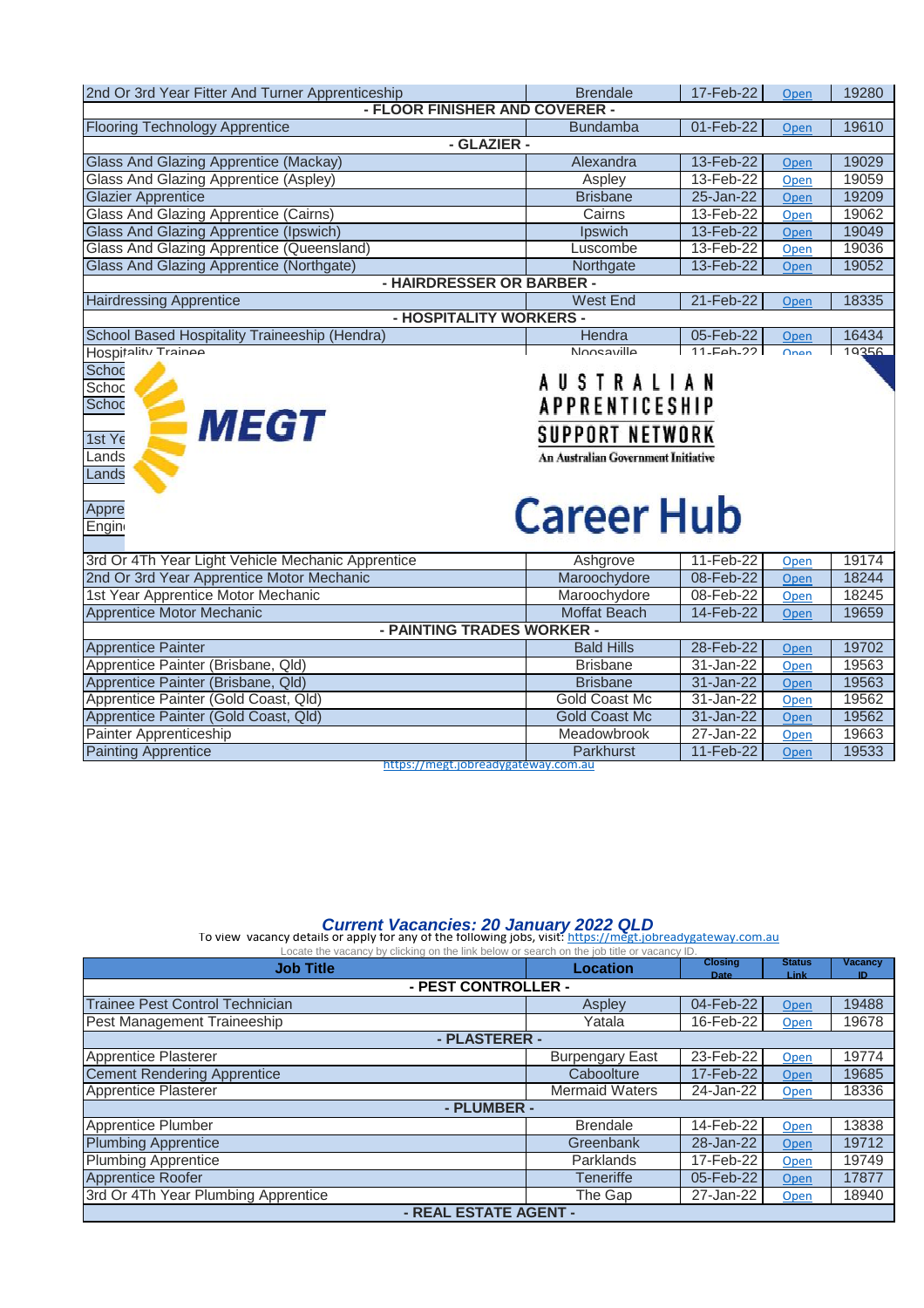| Real Estate Agent (Traineeship)                   | <b>Brisbane</b>       | 21-Jan-22 | Open | 18884 |  |  |
|---------------------------------------------------|-----------------------|-----------|------|-------|--|--|
| <b>Real Estate Property Management Trainee</b>    | Coomera               | 04-Feb-22 | Open | 19667 |  |  |
| - -                                               |                       |           |      |       |  |  |
| Administration Traineeship (Medical Receptionist) | Corinda               | 15-Feb-22 | Open | 19714 |  |  |
| - RETAIL SUPERVISOR -                             |                       |           |      |       |  |  |
| <b>Retail Sales Traineeship</b>                   | Meadowbrook           | 11-Feb-22 | Open | 18453 |  |  |
| - ROOF TILER -                                    |                       |           |      |       |  |  |
| <b>Apprentice Roof Plumber</b>                    | <b>Brendale</b>       | 14-Feb-22 | Open | 13839 |  |  |
| - SALES REPRESENTATIVE -                          |                       |           |      |       |  |  |
| Parts Interpreter Traineeship                     | Rocklea               | 04-Feb-22 | Open | 19697 |  |  |
| - SECRETARY/PERSONAL ASSISTANT -                  |                       |           |      |       |  |  |
| Trainee Legal Administrative Assistant            | <b>Brisbane</b>       | 01-Feb-22 | Open | 19605 |  |  |
| - SHEETMETAL TRADES WORKER -                      |                       |           |      |       |  |  |
| <b>Sheetmetal Fabricator Apprentice</b>           | Luscombe              | 11-Feb-22 | Open | 19709 |  |  |
|                                                   | - SIGNWRITER -        |           |      |       |  |  |
| <b>Signwriting Apprenticeship</b>                 | Hendra                | 28-Feb-22 | Open | 19770 |  |  |
| Apprentice Sign Maker                             | <b>Slacks Creek</b>   | 23-Jan-22 | Open | 17576 |  |  |
| - SPORTS COACH -                                  |                       |           |      |       |  |  |
| Gymnastics Coach Traineeship                      | Arundel               | 20-Jan-22 | Open | 18907 |  |  |
| Swim Teacher Traineeship                          | <b>Everton Hills</b>  | 20-Feb-22 | Open | 18984 |  |  |
| - STONEMASON -                                    |                       |           |      |       |  |  |
| 1st Year Stonemasonry Apprentice                  | The Gap               | 12-Feb-22 | Open | 17754 |  |  |
| - STOREPERSON -                                   |                       |           |      |       |  |  |
| Wareł                                             | <b>AUSTRALIAN</b>     |           |      |       |  |  |
| Store                                             |                       |           |      |       |  |  |
| Wareh                                             | <b>APPRENTICESHIP</b> |           |      |       |  |  |
| <b>MEGT</b>                                       |                       |           |      |       |  |  |
| Picture                                           | SUPPORT NETWORK       |           |      |       |  |  |

## Appre **Career Hub**

**An Australian Government Initiative** 

### *Current Vacancies: 20 January 2022 QLD* [To view vacancy details or apply for any of the following jobs, visit: h](https://megt.jobreadygateway.com.au/)ttps://megt.jobreadygateway.com.au

| Locate the vacancy by clicking on the link below or search on the job title or vacancy ID. |                       |                               |                       |               |  |  |
|--------------------------------------------------------------------------------------------|-----------------------|-------------------------------|-----------------------|---------------|--|--|
| <b>Job Title</b>                                                                           | <b>Location</b>       | <b>Closing</b><br><b>Date</b> | <b>Status</b><br>Link | Vacancy<br>ID |  |  |
| - WALL AND FLOOR TILER -                                                                   |                       |                               |                       |               |  |  |
| 1st, 2nd Or 3rd Year Wall And Floor Tiling Apprenticeship                                  | Norman Park           | 08-Feb-22                     | Open                  | 17849         |  |  |
| Apprentice Tiling (Qld Brisbane - Western Suburbs)                                         | Ripley                | 31-Jan-22                     | Open                  | 19568         |  |  |
| Apprentice Tiling (Qld Brisbane - Western Suburbs)                                         | <b>Ripley</b>         | 31-Jan-22                     | Open                  | 19568         |  |  |
| 1st Or 2nd Year Apprentice Wall And Floor Tiler                                            | <b>Wavell Heights</b> | 24-Jan-22                     | Open                  | 17969         |  |  |
|                                                                                            |                       |                               |                       |               |  |  |
|                                                                                            |                       |                               |                       |               |  |  |
|                                                                                            |                       |                               |                       |               |  |  |
|                                                                                            |                       |                               |                       |               |  |  |
|                                                                                            |                       |                               |                       |               |  |  |
|                                                                                            |                       |                               |                       |               |  |  |
|                                                                                            |                       |                               |                       |               |  |  |
|                                                                                            |                       |                               |                       |               |  |  |
|                                                                                            |                       |                               |                       |               |  |  |
|                                                                                            |                       |                               |                       |               |  |  |
|                                                                                            |                       |                               |                       |               |  |  |
|                                                                                            |                       |                               |                       |               |  |  |
|                                                                                            |                       |                               |                       |               |  |  |
|                                                                                            |                       |                               |                       |               |  |  |
|                                                                                            |                       |                               |                       |               |  |  |
|                                                                                            |                       |                               |                       |               |  |  |
|                                                                                            |                       |                               |                       |               |  |  |
|                                                                                            |                       |                               |                       |               |  |  |